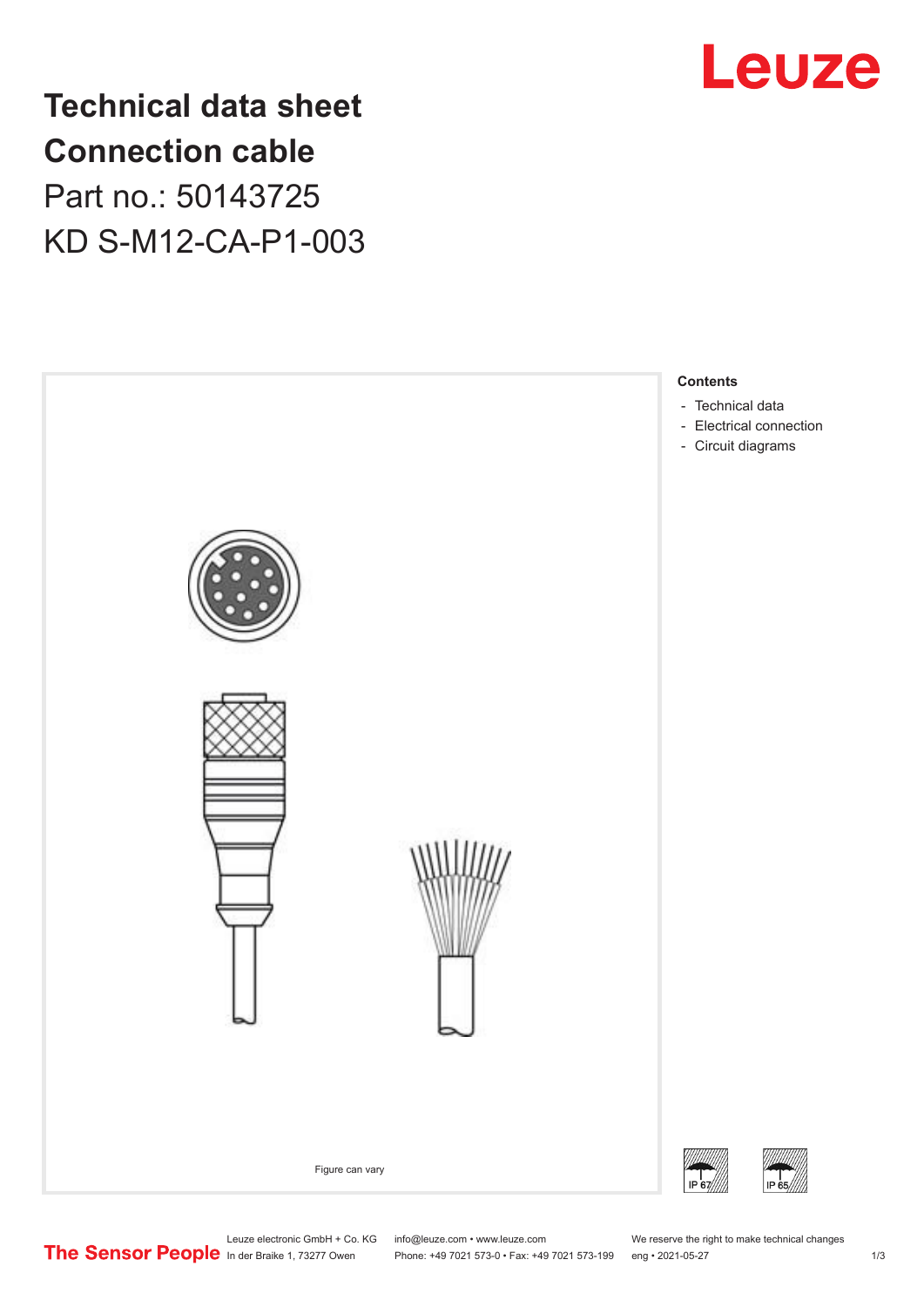## <span id="page-1-0"></span>**Technical data**

#### **Electrical data**

**Performance data Operating voltage** Max. 30 V AC/DC

#### **Connection**

| <b>Connection 1</b>               |                                                                                                                                                                                                                                |
|-----------------------------------|--------------------------------------------------------------------------------------------------------------------------------------------------------------------------------------------------------------------------------|
| <b>Type of connection</b>         | Connector                                                                                                                                                                                                                      |
| <b>Thread size</b>                | M12                                                                                                                                                                                                                            |
| <b>Type</b>                       | Female                                                                                                                                                                                                                         |
| Handle body material              | <b>PUR</b>                                                                                                                                                                                                                     |
| No. of pins                       | $12$ -pin                                                                                                                                                                                                                      |
| <b>Encoding</b>                   | hehon-A                                                                                                                                                                                                                        |
| Version                           | Axial                                                                                                                                                                                                                          |
| Lock                              | Screw fitting, nickel-plated diecast zinc,<br>recommended torque 0.6 Nm, self-<br>locking                                                                                                                                      |
| <b>Connection 2</b>               |                                                                                                                                                                                                                                |
| <b>Type of connection</b>         | Open end                                                                                                                                                                                                                       |
|                                   |                                                                                                                                                                                                                                |
| Cable properties                  |                                                                                                                                                                                                                                |
| <b>Number of conductors</b>       | 12 Piece(s)                                                                                                                                                                                                                    |
| Wire cross section                | $0.14 \, \text{mm}^2$                                                                                                                                                                                                          |
| <b>AWG</b>                        | 26                                                                                                                                                                                                                             |
| Sheathing color                   | <b>Black</b>                                                                                                                                                                                                                   |
| <b>Shielded</b>                   | Yes                                                                                                                                                                                                                            |
| Silicone-free                     | Yes                                                                                                                                                                                                                            |
| Cable design                      | Connection cable (open on one end)                                                                                                                                                                                             |
| Cable diameter (external)         | $6.5 \text{ mm}$                                                                                                                                                                                                               |
| Cable length                      | 300 mm                                                                                                                                                                                                                         |
| <b>Sheathing material</b>         | <b>PUR</b>                                                                                                                                                                                                                     |
| <b>Wire insulation</b>            | PP                                                                                                                                                                                                                             |
| Suitability for drag chains       | Yes                                                                                                                                                                                                                            |
| Traverse rate                     | Max. 3.3 m/s with horiz. traverse path of<br>5m and and max, acceleration of 5m/s <sup>2</sup>                                                                                                                                 |
| Properties of the outer sheathing | Free of CFC, cadmium, silicone, halogen<br>and lead, matt, low-adhesion, abrasion-<br>resistant, easily machine-processable                                                                                                    |
| Resistance of the outer sheathing | Hydrolysis and microbe resistant, good<br>oil, gasoline and chemical resistance in<br>accordance with VDE 0472 part 803 test<br>B. flame retardant in accordance with UL<br>1581 VW1 / CSA FT1 / IEC 60332-1.<br>IEC 60332-2-2 |
| <b>Torsion suitability</b>        | $\pm 30^\circ$ / m (max. 2 mio. cycles with 35<br>cycles / min)                                                                                                                                                                |

#### **Mechanical data**

| <b>Width across flats</b>                                       | $13 \text{ mm}$          |
|-----------------------------------------------------------------|--------------------------|
| <b>Bending cycles</b>                                           | 5,000,000 Piece(s)       |
| Bending radius, flexible laying, min.                           | Min. 10 x cable diameter |
| Bending radius, stationary laying, min. Min. 5 x cable diameter |                          |
| <b>Environmental data</b>                                       |                          |
| Ambient temperature, operation,<br>flexible use                 | $-2580 °C$               |
| Ambient temperature, operation,<br>stationary use               | $-4080 °C$               |
| <b>Certifications</b>                                           |                          |
| Degree of protection                                            | IP 65                    |
|                                                                 | IP 67                    |
|                                                                 |                          |
| <b>Classification</b>                                           |                          |
| <b>Customs tariff number</b>                                    | 85444290                 |
| eCl@ss 5.1.4                                                    | 27279201                 |
| eCl@ss 8.0                                                      | 27279218                 |
| eCl@ss 9.0                                                      | 27060311                 |
| eCl@ss 10.0                                                     | 27060311                 |
| eCl@ss 11.0                                                     | 27060311                 |
| <b>ETIM 5.0</b>                                                 | EC001855                 |
| <b>ETIM 6.0</b>                                                 | EC001855                 |
| <b>ETIM 7.0</b>                                                 | EC001855                 |

Leuze

# **Electrical connection**

### **Connection 1**

| Type of connection   | Connector                                                                             |
|----------------------|---------------------------------------------------------------------------------------|
| <b>Thread size</b>   | M <sub>12</sub>                                                                       |
| <b>Type</b>          | Female                                                                                |
| Handle body material | <b>PUR</b>                                                                            |
| No. of pins          | $12$ -pin                                                                             |
| Encoding             | A-coded                                                                               |
| Version              | Axial                                                                                 |
| Lock                 | Screw fitting, nickel-plated diecast zinc, recommended<br>torque 0.6 Nm, self-locking |